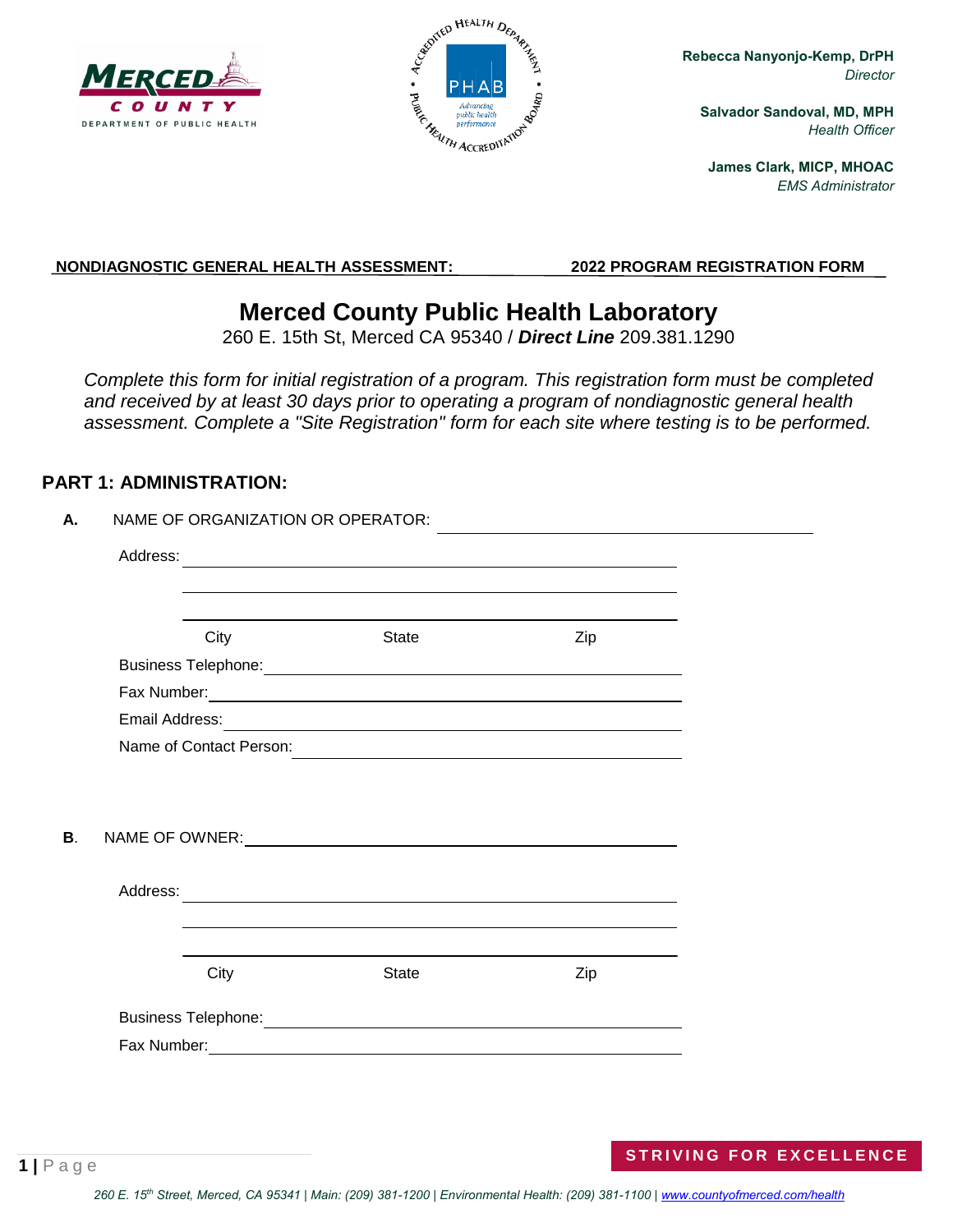



**Rebecca Nanyonjo-Kemp, DrPH** *Director*

**Salvador Sandoval, MD, MPH** *Health Officer*

**James Clark, MICP, MHOAC** *EMS Administrator*

### **NONDIAGNOSTIC GENERAL HEALTH ASSESSMENT: PROGRAM REGISTRATION FORM**

**C.** SUPERVISORY COMMITTEE MEMBERSHIP: (Provide Copies of Licenses/Certificates)

| City | <b>State</b>                                                                                                                                                                                                                        | Zip |  |  |  |  |
|------|-------------------------------------------------------------------------------------------------------------------------------------------------------------------------------------------------------------------------------------|-----|--|--|--|--|
|      |                                                                                                                                                                                                                                     |     |  |  |  |  |
|      |                                                                                                                                                                                                                                     |     |  |  |  |  |
|      |                                                                                                                                                                                                                                     |     |  |  |  |  |
|      |                                                                                                                                                                                                                                     |     |  |  |  |  |
|      |                                                                                                                                                                                                                                     |     |  |  |  |  |
| City | <b>State</b>                                                                                                                                                                                                                        | Zip |  |  |  |  |
|      |                                                                                                                                                                                                                                     |     |  |  |  |  |
|      | Email Address: <u>Communications</u> of the contract of the contract of the contract of the contract of the contract of the contract of the contract of the contract of the contract of the contract of the contract of the contrac |     |  |  |  |  |
|      | California Clinical Laboratory Technologist License No: ________________________                                                                                                                                                    |     |  |  |  |  |
|      |                                                                                                                                                                                                                                     |     |  |  |  |  |

**D.** CLIA IDENTIFICATION NUMBER: (Provide a Copy of Certificates) CLIA Expiration Date: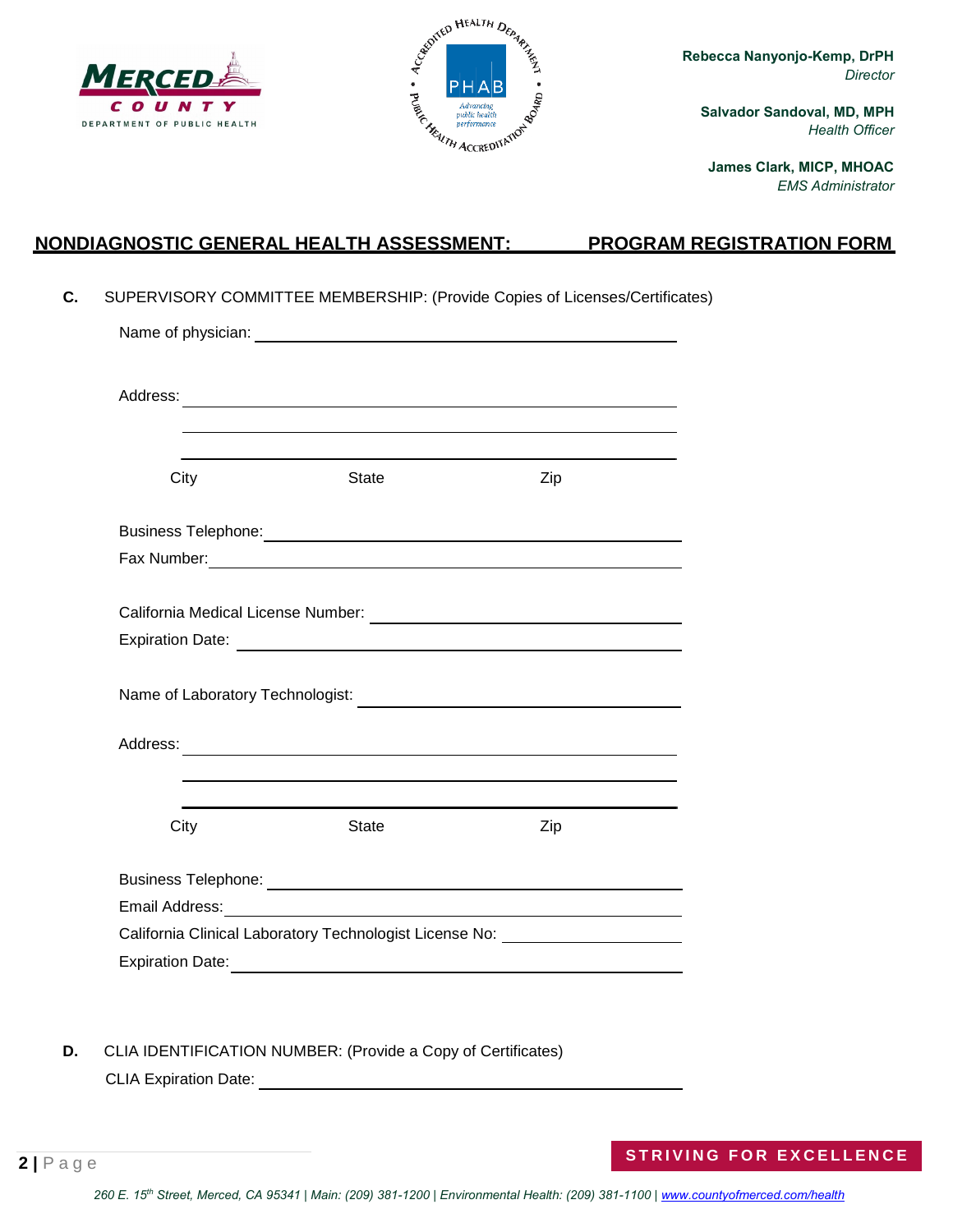| MERCED                                                                                                                                                                                                                                 |                                 | Cemited HEALTH DEPART                                                                                                                                                                                                                |                     |                                  | Rebecca Nanyonjo-Kemp, DrPH<br><b>Director</b>       |
|----------------------------------------------------------------------------------------------------------------------------------------------------------------------------------------------------------------------------------------|---------------------------------|--------------------------------------------------------------------------------------------------------------------------------------------------------------------------------------------------------------------------------------|---------------------|----------------------------------|------------------------------------------------------|
| DEPARTMENT OF PUBLIC HEALTH                                                                                                                                                                                                            |                                 | <b>PERFECTION SERVICE DESCRIPTION OF SALARITY ACCREDITATION SERVICE DESCRIPTION OF SALARITY OF SALARITY OF SALARITY OF SALARITY OF SALARITY OF SALARITY OF SALARITY OF SALARITY OF SALARITY OF SALARITY OF SALARITY OF SALARITY </b> |                     |                                  | Salvador Sandoval, MD, MPH<br><b>Health Officer</b>  |
|                                                                                                                                                                                                                                        |                                 |                                                                                                                                                                                                                                      |                     |                                  | James Clark, MICP, MHOAC<br><b>EMS Administrator</b> |
| <b>NONDIAGNOSTIC GENERAL HEALTH ASSESSMENT:</b>                                                                                                                                                                                        |                                 |                                                                                                                                                                                                                                      |                     | <b>PROGRAM REGISTRATION FORM</b> |                                                      |
| <b>PART 2: ASSESSMENT PROGRAM</b>                                                                                                                                                                                                      |                                 |                                                                                                                                                                                                                                      |                     |                                  |                                                      |
| <b>TESTING PROGRAM:</b><br>А.                                                                                                                                                                                                          | Single site                     |                                                                                                                                                                                                                                      | (one location only) |                                  |                                                      |
|                                                                                                                                                                                                                                        | Multiple sites                  |                                                                                                                                                                                                                                      | (mobile locations)  |                                  |                                                      |
| TYPE OR KIND OF NONDIAGNOSTIC HEALTH ASSESSMENTS BEING CONDUCTED.<br>В.                                                                                                                                                                |                                 |                                                                                                                                                                                                                                      |                     |                                  |                                                      |
| Total cholesterol                                                                                                                                                                                                                      | High-density lipoproteins (HDL) |                                                                                                                                                                                                                                      |                     | Low-density lipoproteins (LDL)   |                                                      |
| $\Box$ Triglycerides                                                                                                                                                                                                                   | <b>Blood Glucose</b>            |                                                                                                                                                                                                                                      |                     | Occult blood                     |                                                      |
| Other, specify:                                                                                                                                                                                                                        |                                 |                                                                                                                                                                                                                                      |                     |                                  |                                                      |
|                                                                                                                                                                                                                                        |                                 |                                                                                                                                                                                                                                      |                     | <b>Manufacturer</b>              |                                                      |
| <b>Name of Equipment</b>                                                                                                                                                                                                               |                                 |                                                                                                                                                                                                                                      |                     |                                  |                                                      |
|                                                                                                                                                                                                                                        |                                 |                                                                                                                                                                                                                                      |                     |                                  |                                                      |
|                                                                                                                                                                                                                                        |                                 |                                                                                                                                                                                                                                      |                     |                                  |                                                      |
| TYPE & MANUFACTURER OF FINGER STICK LANCET: (Attach Blood Collection & Medical Waste Procedures)<br>D.<br>$\Box$ Disposable                                                                                                            | $\Box$ Multiple Use             |                                                                                                                                                                                                                                      |                     |                                  |                                                      |
| <b>PART 3: REGISTRANT</b>                                                                                                                                                                                                              |                                 |                                                                                                                                                                                                                                      |                     |                                  |                                                      |
|                                                                                                                                                                                                                                        |                                 |                                                                                                                                                                                                                                      |                     |                                  |                                                      |
|                                                                                                                                                                                                                                        |                                 |                                                                                                                                                                                                                                      |                     |                                  |                                                      |
|                                                                                                                                                                                                                                        |                                 |                                                                                                                                                                                                                                      |                     |                                  |                                                      |
| City                                                                                                                                                                                                                                   | State                           |                                                                                                                                                                                                                                      | Zip                 |                                  |                                                      |
| Business Telephone: <u>Contract of the Contract of the Contract of the Contract of the Contract of the Contract of the Contract of the Contract of the Contract of the Contract of the Contract of the Contract of the Contract </u>   |                                 |                                                                                                                                                                                                                                      |                     |                                  |                                                      |
|                                                                                                                                                                                                                                        |                                 |                                                                                                                                                                                                                                      |                     |                                  |                                                      |
| I certify that the above information is accurate and complete and that I am aware of the laws and regulations that<br>apply to nondiagnostic testing in the State of California and in the County in which testing is to be performed. |                                 |                                                                                                                                                                                                                                      |                     |                                  |                                                      |
|                                                                                                                                                                                                                                        | Signature of Applicant          | <b>SUBMIT</b>                                                                                                                                                                                                                        |                     | Date of application              |                                                      |

260 E. 15<sup>th</sup> Street, Merced, CA 95341 | Main: (209) 381-1200 | Environmental Health: (209) 381-1100 | **www.countyofmerced.com/health**